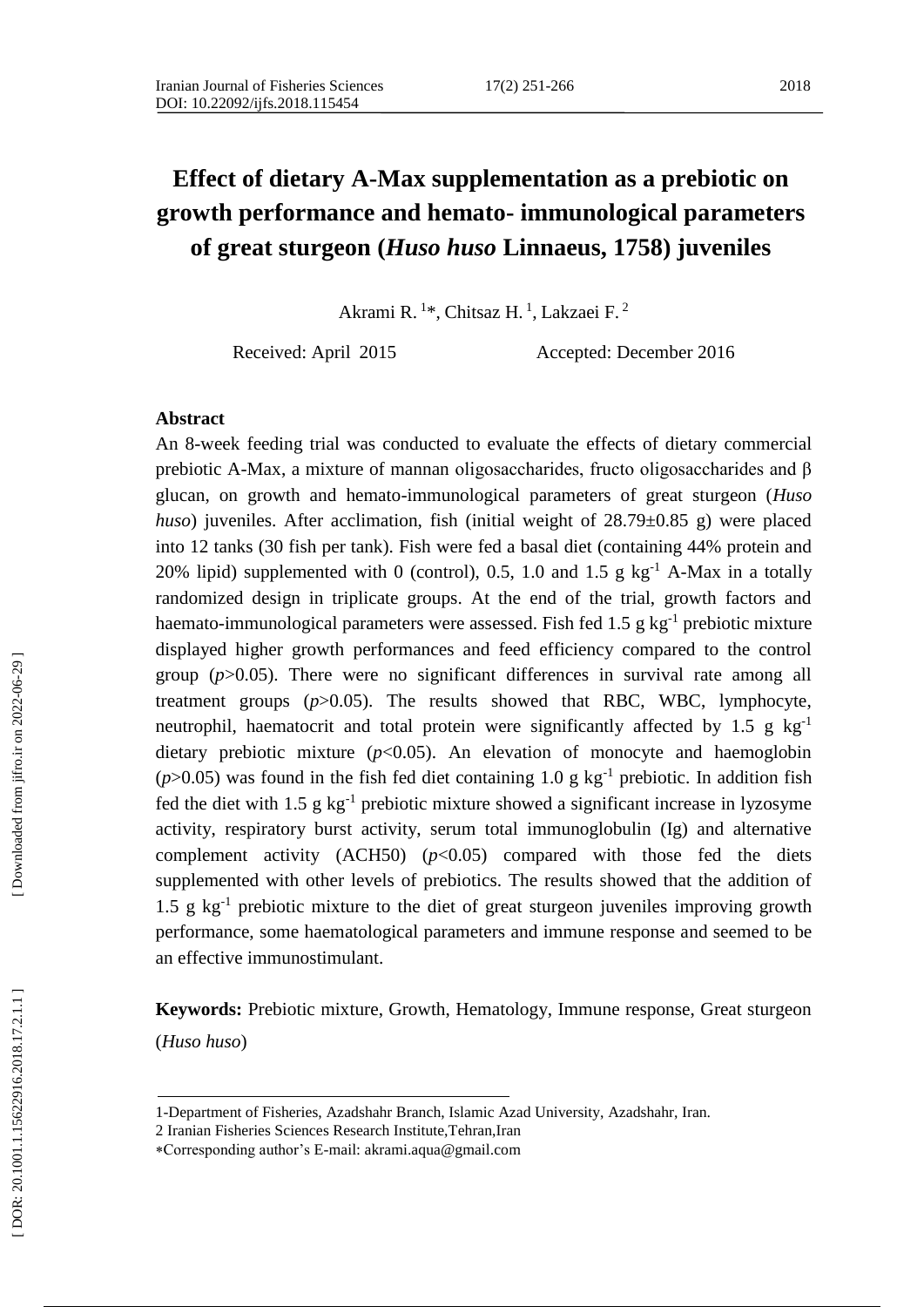#### **Introduction**

Growth enhancement and disease resistance of aquaculture organisms are two of the most important concerns (Li *et al*., 2005b). The use of dietary additives in fish farms is one of the methods commonly used to improve weight gain, feed efficiency, and/or disease resistance in cultured fish. Therefore, several kinds of additives for aquafeed that are used to improve the performance of fish have been studied (Cho and Lee, 2012). Recently, immunostimulants such as prebiotics have shown promise as preventive and environmentally friendly alternatives to antibiotics in aquaculture (Sang *et al*., 2009). Prebiotics are non -digestible food ingredients which beneficially affect the host by selectively stimulating the growth and/or activity of health -promoting bacteria in the intestinal tract (Gibson, 2004). A -Max is a commercial prebiotic mixture of mannan oligosaccharides, fructo oligosaccharides and immunostimulating compound such as β-glucan. The mentioned elements are derived from the cell wall of yeast (*Saccharomyces cerevisiae*). Mannan oligosaccharides (MOS) and fructo oligosaccharides (FOS) are two frequently used prebiotics with unique chemical structures that may improve the gut health and ecosystem of the host in different ways (Ye *et al.*, 2011). βglucans are polysaccharides extracted from yeast cell walls. Their immunostimulating function is linked to the presence of species receptors at the surface of macrophages and other phagocytic cells of fish (Verlhac

Trichet, 2010). Intake of prebiotics could significantly modulate the colonic microbiota by increasing the number of specific bacteria and thus changing the composition of the microbiota (Gibson and Roberfroid, 1995). The introduction of prebiotics in sturgeon nutrition could be an interesting alternative to improve feed efficiency and sturgeon health. Sturgeons are valuable species, which are currently highly endangered (Safarpour Amlashi *et al*., 2011). Sturgeon culture has seen considerable progress in recent years because artificial culture up to marketable size is important to reduce pressure on natural populations of sturgeon in the Caspian Sea (Pourkazemi, 1997). Great sturgeon, *Huso huso*, is an important aquaculture species in Russia, Eastern Europe, Japan and Iran. This species is good in aquaculture activities (Mohseni *et al*., 2006). Bans and restrictions on antibiotics as feed additives in fish culture in many countries have resulted in the increase in studies on alternative dietary supplements such as probiotics and prebiotics to enhance the health and production of cultured fish (Hoseinifar *et al*., 2011a). However, despite recent advances on the administration of prebiotics on other species, the information on the efficacy of dietary prebiotic in the culture of sturgeon fish has been limited (Akrami *et al*., 2009; Hoseinifar *et al*., 2011 a; Ta'ati *et al*., 2011; Razeghi Mansour *et al*., 2012; Akrami *et al*., 2013). Hence, this study aimed to assess the effect of a prebiotic mixture on the growth performance and haemato -immunological parameters of great sturgeon (*H. huso*) juvenile.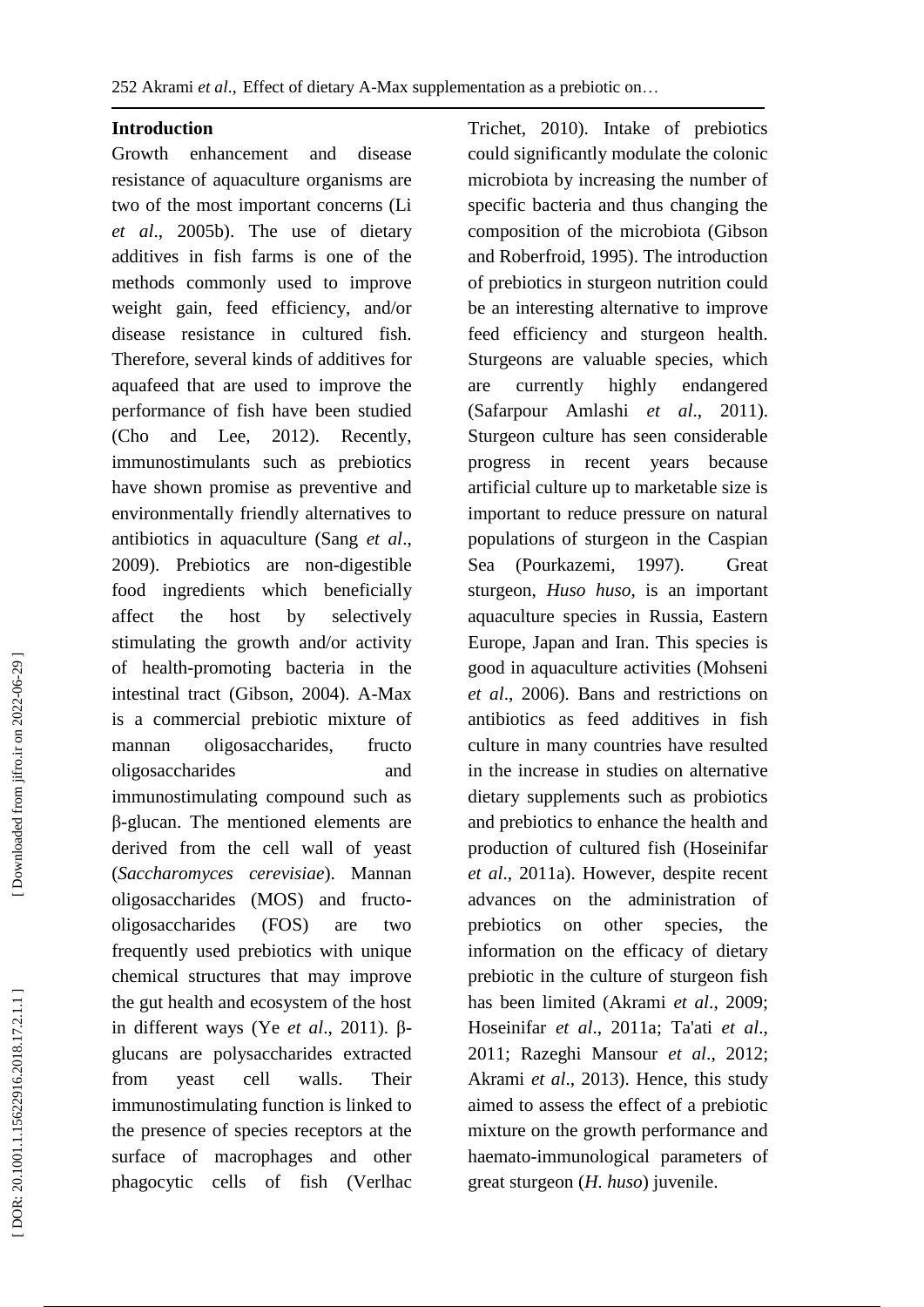#### Iranian Journal of Fisheries Sciences 17( 2) 2018 253

#### *Prebiotic mixture*  (*A -Max* )

A-Max is a commercial prebiotic mixture of mannan oligosaccharides (14.62%), fructo oligosaccharides (8.06%) and immunostimulating compound such as β -glucan (15.58%). The mentioned elements are derived from the cell wall of yeast (*S. cerevisiae*).

#### *Diet preparation*

To prepare the diets, a commercial pelleted diet (containing 44% protein, 20% lipid, 7% ash and 22.71 MJ kg - 1 GE) was crushed, mixed with the appropriate prebiotic mixture (A -Max) concentration and water, and made again into the pellets, which were allowed to dry for 18 h at 45 $\mathrm{^{0}C}$  by air circulation and stored at  $4^{\circ}$ C until use. The control diet was prepared by adding only water (Cerezuela *et al*., 2008; Akrami *et al*., 2013). The dietary prebiotic mixture  $(A-Max)$  was supplemented at levels of 0 (control), 0.5, 1.0 and 1.5  $g kg^{-1}$  dry food for the four experimental groups. The control group received no prebiotic mixture supplement. The approximate chemical composition of formulated diet was determined according to standard methodology (AOAC, 2005).

#### *Feeding and culture system*

Great sturgeon Juveniles were obtained from Shahid Marjani Sturgeon Hatchery Center (Gorgan, Iran) and stocked in the experimental fiberglass tanks  $(2 \text{ m} \times 2 \text{ m} \times 0.5 \text{ m})$  for 2 weeks before the beginning of the experimental regime, in order to condition the fish to the laboratory system and handling procedures, and then, 360 fish at a mean weight of 28.79±0.85 g were randomly allocated to 12 tanks, with 30 fish in each tank, and three replicates per experimental group. The tanks were connected to a continuous circulating system. Continuous aeration was provided to each tank through air stones connected to a central air compressor. During the experimental period, water temperature, dissolved oxygen and pH were  $25.5 \pm 1.5$  <sup>o</sup>C,  $4.86 \pm 0.28$  mg L<sup>-1</sup> and 7.9±0.2, respectively. During the trial, the fish were hand -fed at a rate of 2 -5% of the body weight per day (Razeghi Mansour *et al*., 2012), spread across 3 feeding times (08:00, 14:00 and 20:00 h). The daily weight of feed consumed by the fish in each tank was recorded at the end of each day. Dead fish were recorded, and if a fish died during the day it was assumed that it had not consumed feed that day. The feeding trial was carried out for 8 weeks.

#### *Growth performance*

In order to analyze the growth indices all of fish from each tank were weighed every 2 weeks, at least 12 h after the last feeding. The fish were weighed by a digital scale (to the nearest 0.01 g) after they had been anesthetized. Based on the results of the biometry, the daily ration of the fish in the supplemented groups and in the control was determined. At the end of the feeding trial, weight gain (WG%), specific growth rate (SGR), feed conversion ratio (FCR) and survival rate were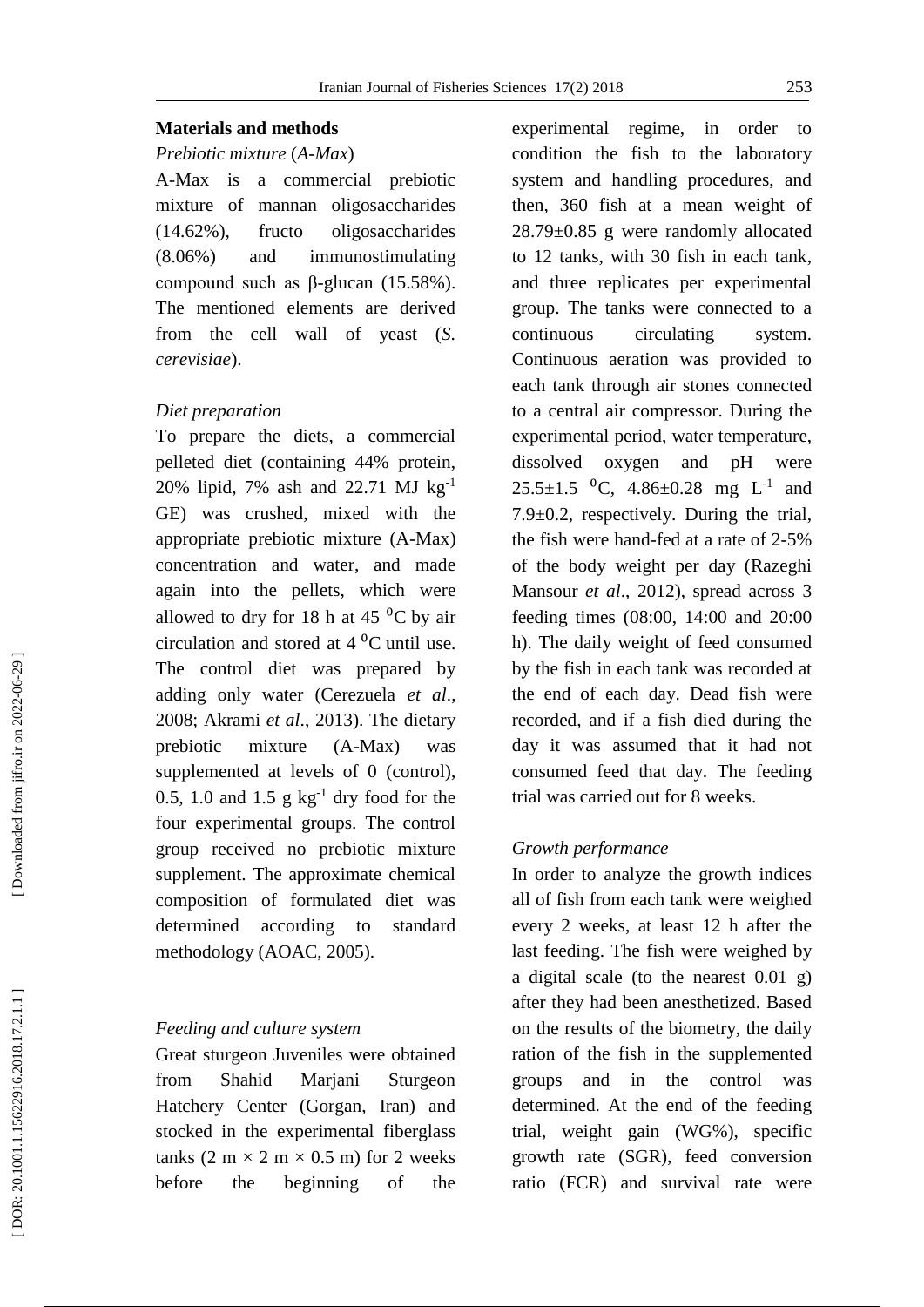calculated according to the following formulae:

Weight gain (WG g) = final weight of fish - initial weight of fish (Tacon, 1990).

Specific growth rate (SGR %/day) =  $100 \times$  [ln final weight of fish- ln initial weight of fish)]/days of feeding (Hevroy *et al*., 2005).

Feed conversion ratio (FCR) = dry feed fed (g)/ wet weight gain (g) (Hevroy *et al*., 2005).

Survival rate  $\% = 100 \times$  [initial number of fish - final number of fish)]/ initial number of fish (Ai *et al*., 2006).

#### *Blood sample collection*

At the end of the experiment, 6 fish were sampled randomly from each tank and were anaesthetized with clove solution and about 2 mL of blood was drawn from the caudal vein, using a non -heparinized syringe, after they were starved for 24 h. Then, blood samples were introduced to both heparinized and non -heparinized tubes in order to perform haematological and immunological studies, respectively. For serum isolation, blood samples into non -heparinized tubes were centrifuged at 3000 rpm for 10 min (using a Heraeus Labofuge 400) and the sera were removed with a disposable transfer pipette. The latter was stored in the freezer at -20 $\degree$ C for analysis of total protein, glucose and Immunological parameters test (Ibrahem *et al*., 2010).

## *Hemato -biochemical assays*

In order to study the haematological parameters, the blood samples were suspended in heparinized tube in order to blood cell investigations. The erythrocyte (RBC) and leukocyte (WBC) counts were determined using a Neubaeur haemocytometer (Blaxhall and Daisley, 1973). Hemoglobin levels (Hb) were obtained by the cyano -

methemoglobin spectrophotometry method (Dorafshan *et al*., 2008). Haematocrit was measured using the standard microhematocrit method and reported as percentages. To estimate the differential leukocyte counts (lymphocytes, monocyte and neutrophils) blood smears were prepared, air -dried, fixed in methanol, and stained using May –Giemsa solution (Blaxhall and Daisley, 1973). Total protein and glucose levels were determined by the Biuret and glucose oxidase methods, respectively (Asadi *et al*., 2009).

# *Immunological assays Lysozyme activity*

Lysozyme level was determined by turbidometric assay according to the method of Ellis (1990). With slight modifications. Aliquots  $(1.75 \text{ mL}^{-1})$  of *Micrococcus lysodeikticus* suspension  $(Sigma)$  (0.375 mg mL<sup>-1</sup>, 0.05 M PBS, pH 6.2) were mixed with 250  $\mu$ L<sup>-1</sup> of each sample and the optical density was measured after 15 and 180 s by spectrophotometer (Biophotometer Eppendorf) at 670 nm. PBS was used as the blank and results were expressed in amounts of lysozyme (μg) per 1 mg of sample calibrated using a standard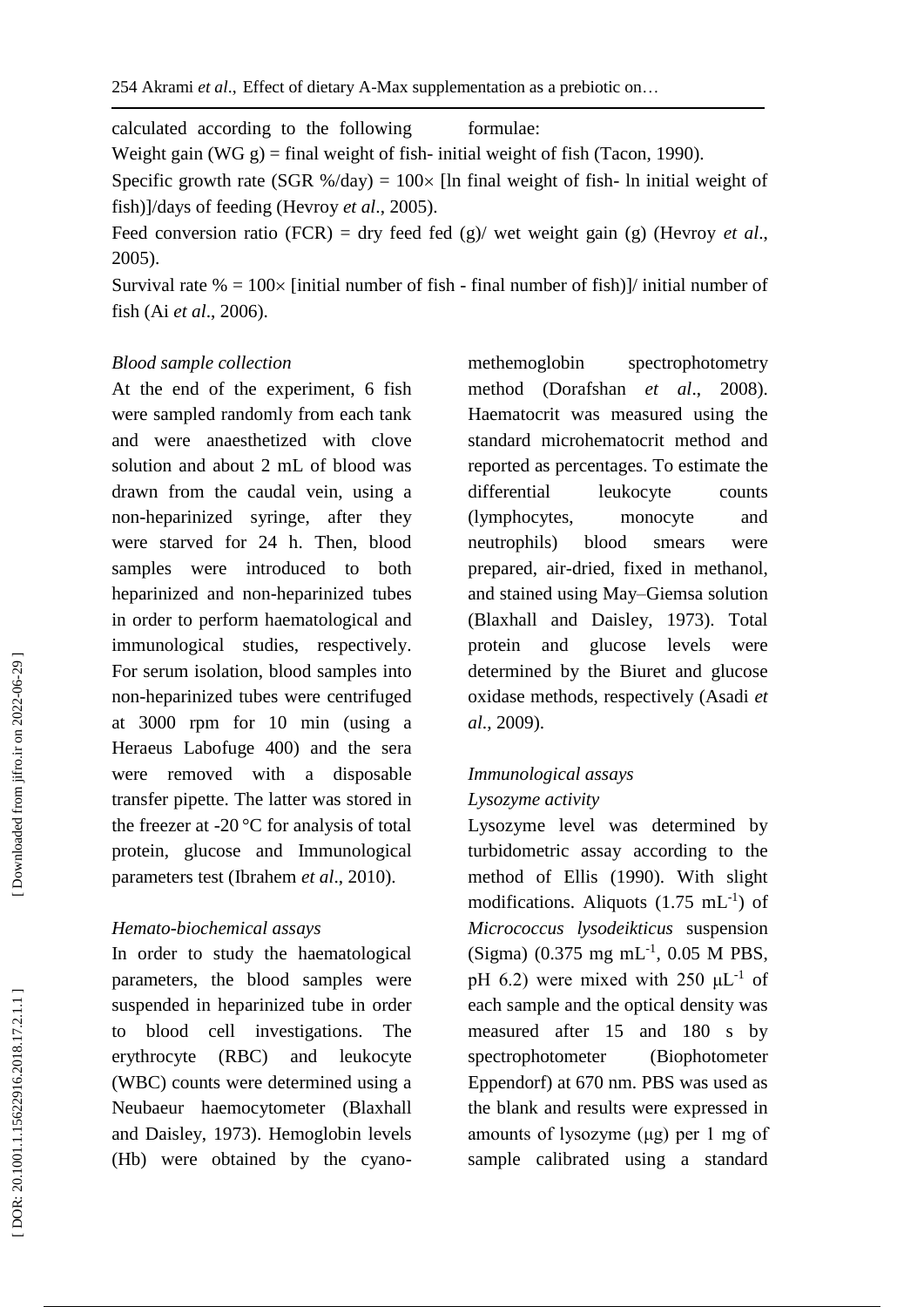curve determined with hens egg white lysozyme (Sigma) in sterile sodium phosphate buffer.

#### *Respiratory burst activity*

The generation of intracellular superoxide radicals by sole phagocytes was determined by the reduction of nitro -blue tetra tetra-zolium (NBT) according to the technique described by Secombes (1990) and Boesen *et al*. (2001). Phagocyte monolayers were washed with  $L^{-15}$  medium and HBSS (Hank's Balanced Salt Solution) to remove any trace of antibiotics. Then, 100 µL NBT, dissolved at  $1mg$  mL<sup>-1</sup> in HBSS, were added to the wells and the phagocytes incubated at 22 ºC for 30 min. After incubation, the medium was removed and the culture was washed twice with isotonic PBS, fixed with 100  $\mu$ L/well of 100% methanol for 3 min, and washed twice with 70% methanol; then, the cells were air dried. Formazan was solubilized in 120 µ L of KOH (2 M) plus 120 µL of dimethyl sulfoxide (DMSO) and the absorbance was read spectrophotometrically (Hitachi) at 620 nm using KOH/DMSO as a blank.

## *Serum total immunoglobulin*  (*Ig* )

Serum total immunoglobulin (Ig) levels were determined according to the method described by Siwicki and Anderson (1993). Briefly, serum total protein content was measured using a microprotein determination method (C - 690; Sigma), prior to and after precipitating down the immunoglobulin molecules, using a 12% solution of polyethylene glycol (Sigma). The difference in protein content represents the Ig content.

## *Alternative complement activity* (*ACH50*)

Alternative complement activity was assayed according to the procedure of Yano (1992). By using rabbit red blood cells (RaRBC). The volume of serum yielding 50% haemolysis was determined and used to calculate the complement activity of the sample (value of ACH50 is in units per mL).

## *Statistical analysis*

The normality and homogeneity of data were explored by examining the residual plots. The data were subjected to one -way analysis of variance (ANOVA), and if significant  $(p<0.05)$ differences were found, Duncan's multiple range test was used to rank the groups using SPSS (version15).

#### **Results**

The effects of the different levels of dietary prebiotic mixture (A -Max, from USA)) on the growth performance and feed utilization of great sturgeon juvenile are shown in Table 1. At the end of the trial, there were no significant differences in growth and feeding parameters such as weight gain, SGR and FCR between juveniles fed control and prebiotic mixture supplementation diets (*p*>0.05). No mortality was observed during the experiment  $(p>0.05)$ .

Downloaded from jifro.ir on 2022-06-29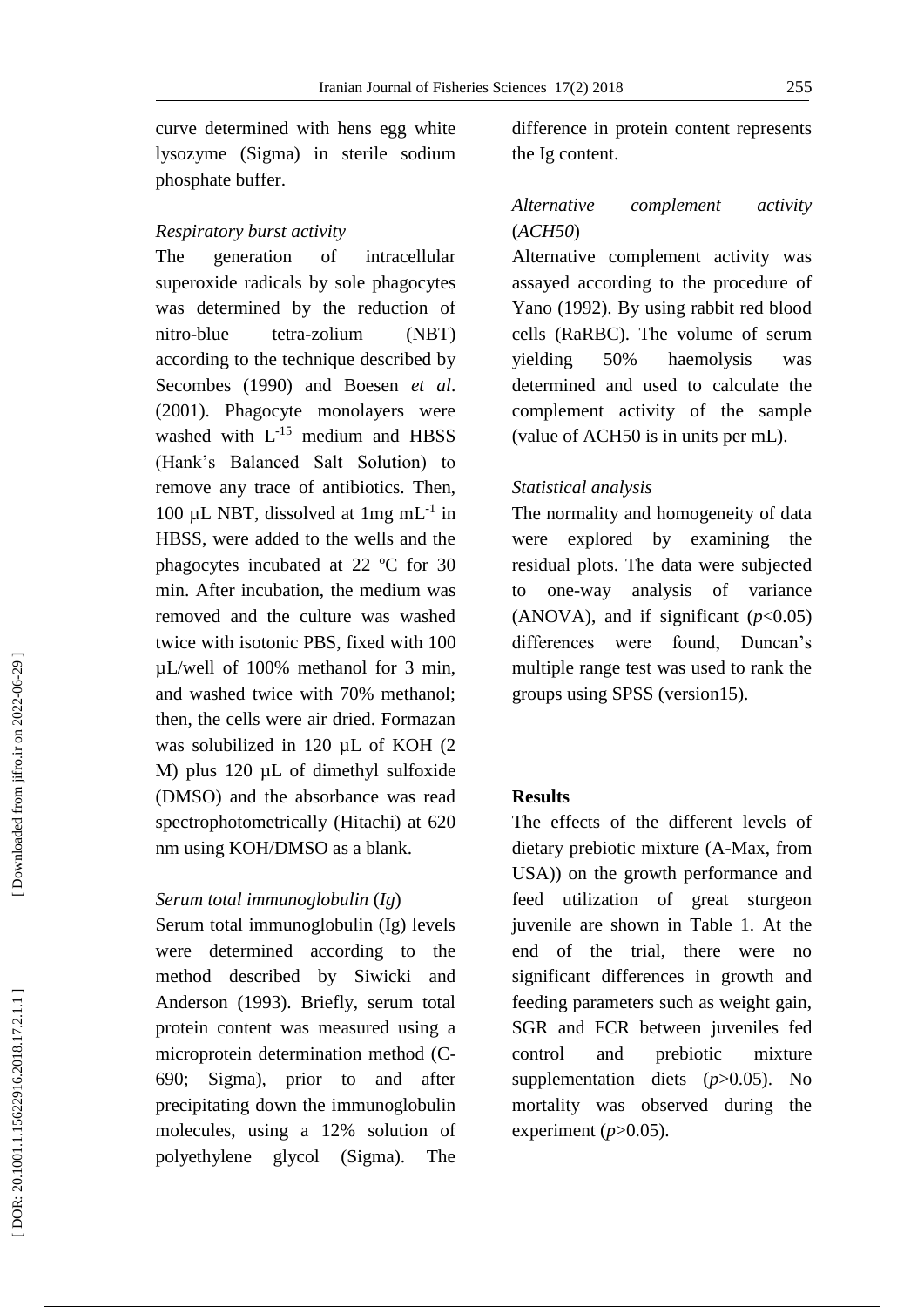256 Akrami *et al*., Effect of dietary A -Max supplementation as a prebiotic on …

| containing different levels of prebiotic (A-Max) for 60 days. |                 |                 |                   |                 |  |  |
|---------------------------------------------------------------|-----------------|-----------------|-------------------|-----------------|--|--|
| Levels of prebiotic $(g \log^{-1})$                           | Control         | 0.5             |                   | 1.5             |  |  |
| <b>Parameters</b>                                             |                 |                 |                   |                 |  |  |
| Weight gain %                                                 | $612.7 + 41.8$  | $628.4 + 64.9$  | $637.23 \pm 56.6$ | $644.2 + 42.4$  |  |  |
| $SGR$ (%/day)                                                 | $3.41 \pm 0.11$ | $3.47\pm0.23$   | $3.54 \pm 0.19$   | $3.57 \pm 0.16$ |  |  |
| <b>FCR</b>                                                    | $0.86 \pm 0.04$ | $0.85 \pm 0.07$ | $0.83 \pm 0.05$   | $0.81 \pm 0.02$ |  |  |

**Table 1: Growth performance and feed utilization of great sturgeon juvenile fed with diets containing different levels of prebiotic (A -Max) for 60 days.**

Data expressed as mean  $\pm$  SD, (n=30). Values in the same row sharing the same superscript letter are not significantly different ( $p$ >0.05).

The effects of the different levels of dietary prebiotic mixture (A -Max) on the innate immune responses of great sturgeon juvenile are shown in Figs. 1 – 4. All innate immune responses measured (i.e. lysozyme activity, respiratory burst activity, total immunoglobulin and alternative complement activity) were significantly higher ( $p<0.05$ ) in fish fed the diet with 1.5  $g \text{ kg}^{-1}$  prebiotic compared to the control group. The lysozyme activity  $(66.3\pm4.8 \text{ µg} \text{ mL}^{-1})$  and respiratory burst activity (1768±87.9 OD620) of serum were significantly affected by 1.5 g kg -1 dietary prebiotic mixture (*p*<0.05). There were no significant

difference between the 0.5 and 1  $g kg^{-1}$ prebiotic mixture group and the control group  $(p>0.05)$  (Figs. 1 and 2). Significant differences in total immunoglobulin and alternative complement activity (ACH50) levels were observed between the treatments  $(p<0.05)$ . Fish fed 1.5 g kg<sup>-1</sup> prebiotic mixture played significantly elevated total immunoglobulin (4.8±0.7mg mL - <sup>1</sup>) and ACH50  $(85.3 \pm 12.6 \text{ U} \text{ mL}^{-1})$ compared to the control group  $(p<0.05)$ . There were no significant difference between the  $0.5$  g kg<sup>-1</sup> prebiotic mixture and the control group (*p*>0.05) (Figs. 3 and 4).



**Figure 1 : Serum lysozyme activity of great sturgeon juvenile fed with diets containing different levels of prebiotic (A -Max) for 60 days. Data represent the mean±SD. Bars assigned with**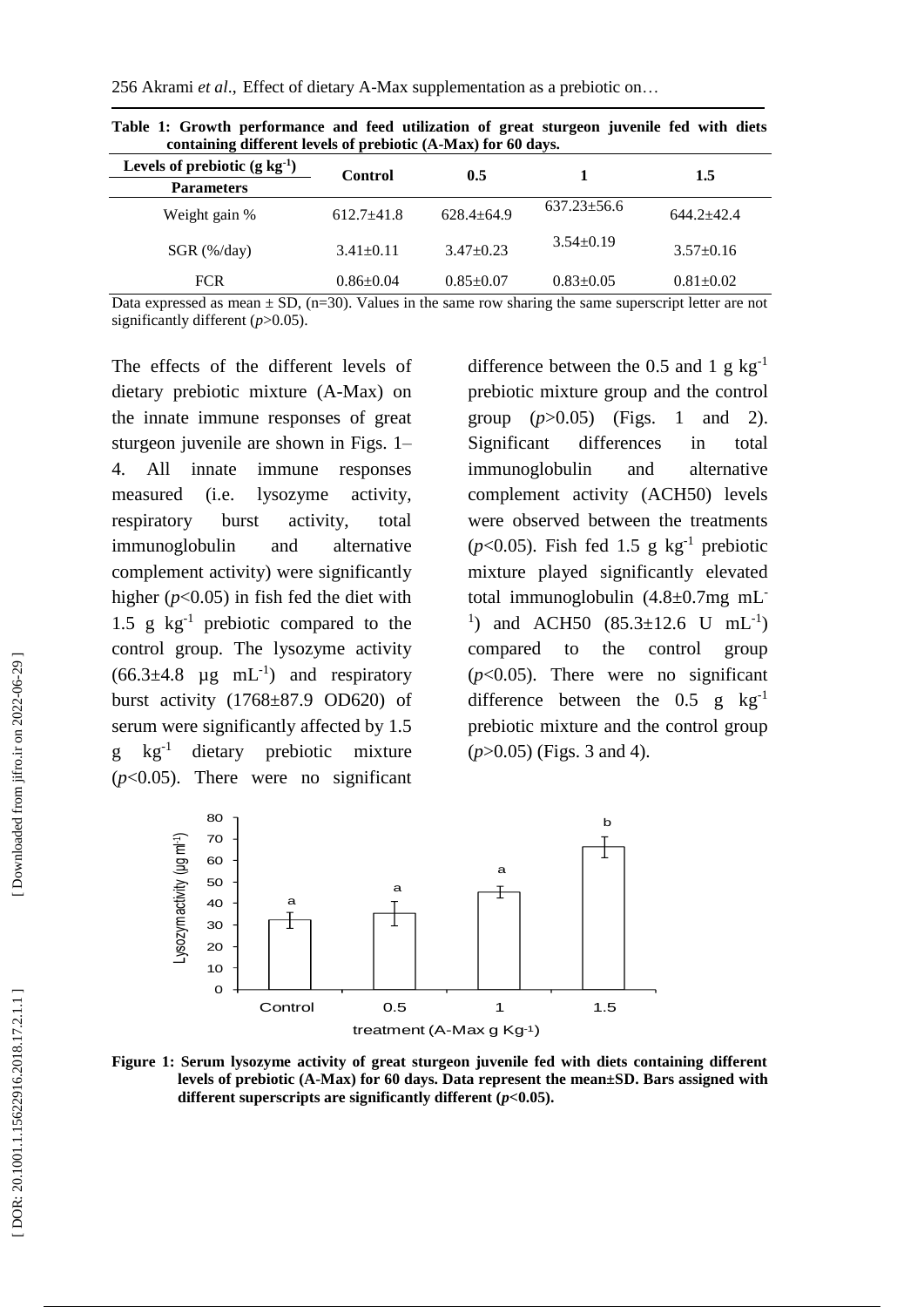

**Figure 2 : Respiratory burst activity (OD620) of great sturgeon juvenile fed with diets containing different levels of prebiotic (A -Max) for 60 days. Data represent the mean±SD. Bars assigned with different superscripts are significantly different (***p***<0.05).**



**Figure 3 : Serum total immunoglobulin (Ig) levels of great sturgeon juvenile fed with diets containing different levels of prebiotic (A -Max) for 60 days. Data represent the mean±SD. Bars assigned with different superscripts are significantly different (***p***<0.05).**



**Figure 4 : Serum alternative complement activity (ACH50) of great sturgeon juvenile fed with diets containing different levels of prebiotic (A -Max) for 60 days. Data represent the mean± SD. Bars assigned with different superscripts are significantly different (***p***<0.05).**

Hematological and biochemical parameters of great sturgeon juvenile fed on different levels of dietary

prebiotic mixture (A -Max) are shown in table 2. The number of erythrocyte (RBC), leucocytes (WBC),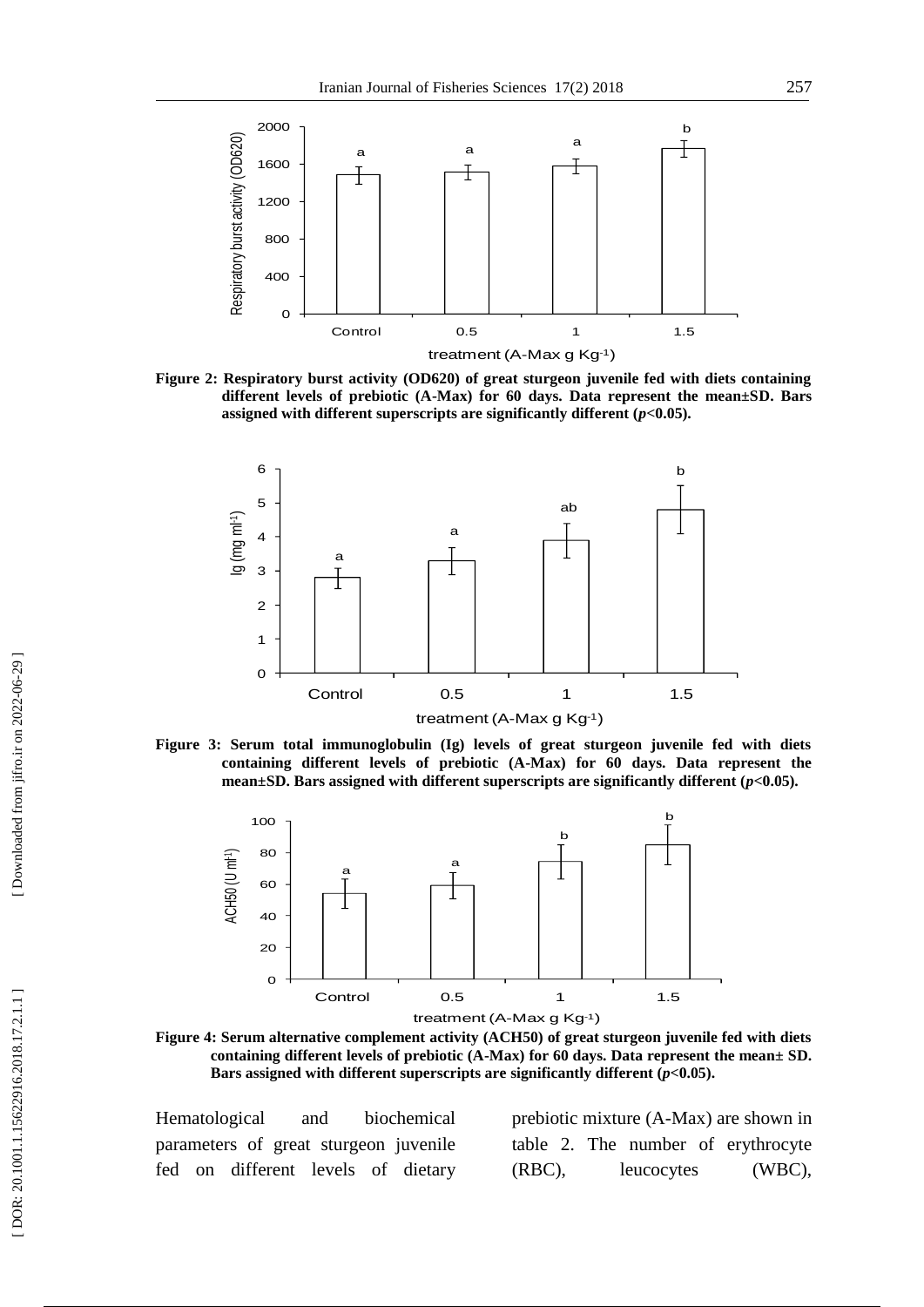lymphocytes, neutrophils and hematocrit were significantly  $(p<0.05)$ higher in the groups that were fed prebiotic mixture diet at 1.5 g  $kg^{-1}$  feed (Table 2). An elevation of hemoglobin level and monocyte count was found following feeding with  $1.5 \text{ g kg}^{-1}$ prebiotic diet although they were not significantly different (*p*>0.05).

Prebiotic mixture added diets affected the blood glucose level, being relatively lower in all treated groups compared with the control (Table 2). The lowest glucose content and highest protein content were found in the fish fed the diet with  $1.5$  g  $kg^{-1}$  prebiotic mixture compared to the control group  $(p<0.05)$ .

**Table 2: Hematological and blood serum biochemical parameters of great sturgeon juvenile fed with prebiotic A -Max added diet at different levels for 60 days.**

| Levels of prebiotic          |                              |                                |                              |                               |
|------------------------------|------------------------------|--------------------------------|------------------------------|-------------------------------|
| $(g \, kg^{-1})$             | <b>Control</b>               | 0.5                            | 1                            | 1.5                           |
| <b>Parameters</b>            |                              |                                |                              |                               |
| RBC $(10^6 \text{ mL}^{-1})$ | $0.8 \pm 0.07$ <sup>c</sup>  | $0.82 \pm 0.13$ <sup>c</sup>   | $1.04 \pm 0.1^b$             | $1.56 \pm 0.02^a$             |
| WBC $(10^3 \text{ mL}^{-1})$ | $18.6 \pm 0.95$ <sup>c</sup> | $19.2 \pm 0.95$ <sup>c</sup>   | $20.83 \pm 0.89^b$           | $22.76 \pm 0.21$ <sup>a</sup> |
| Lymphocytes $(\% )$          | $74.33 + 3.78$ <sup>b</sup>  | $71.51 + 2.15^b$               | $73.66 + 1.52^b$             | $79.47 \pm 1.94$ <sup>a</sup> |
| Monocytes $(\%)$             | $3.9 \pm 0.14$               | $3.92 \pm 0.17$                | $4.12 \pm 0.15$              | $4.18+0.12$                   |
| Neutrophils (%)              | $15.32 + 1.21^b$             | $16.47 \pm 1.72$ <sup>ab</sup> | $17.35 + 1.52$ <sup>ab</sup> | $19.68 \pm 0.57$ <sup>a</sup> |
| Hemoglobin $(g dL^{-1})$     | $8.06 \pm 0.08$              | $8.03 \pm 0.07$                | $9.51 \pm 0.51$              | $9.91 \pm 0.26$               |
| Hematocrit (%)               | $26.16 + 1.6^b$              | $26.31 + 3.21^b$               | $30.16 + 4.1b$               | $35.76 \pm 0.81^{\circ}$      |
| Glucose $(mg^{-1})$          | $76 \pm 10.14$ <sup>a</sup>  | $70+8.5^{ab}$                  | $61.66 \pm 2^{bc}$           | $56 \pm 1$ <sup>c</sup>       |
| Total protein $(mg^{-1})$    | $1.8 + 0.4^a$                | $1.8 \pm 0.3^{\rm a}$          | $2.1 \pm 0.5^{b}$            | $2.3+0.4^b$                   |

Data expressed as mean±SD, (n=6). Data assigned with different superscripts indicate significant differences  $(p<0.05)$ .

#### **Discussion**

To our knowledge, this is the first study to investigate the effects of A -Max, a mixture of prebiotics on great sturgeon (*H. huso*) juvenile. The result of present study showed that there were no significant differences in growth related parameters such as weight gain, SGR and FCR between great sturgeon juveniles fed control and prebiotic supplemented diets (*p*>0.05). Similar to our results, several other studies have revealed that growth parameters have remained unaffected with prebiotic

applications in fish (Pryor *et al*., 2003 ; Genç *et al*., 2006 ; Genç *et al*., 2007 ; Welker *et al*., 2007 ; Sado *et al*., 2008 ; Akrami *et al*., 2010 ; Dimitroglou *et al*., 2010 ; Peterson *et al*., 2010 ; Ai *et al*., 2011 ; Hoseinifar *et al*., 2011b; Peterson *et al*., 2012 ; Razeghi Mansour *et al*., 2012). The absence of positive significant effects on growth may be attributed to the inability of intestinal microbiota to ferment excessive prebiotic levels and the subsequent accumulation of indigestible material in the intestine which may cause irritation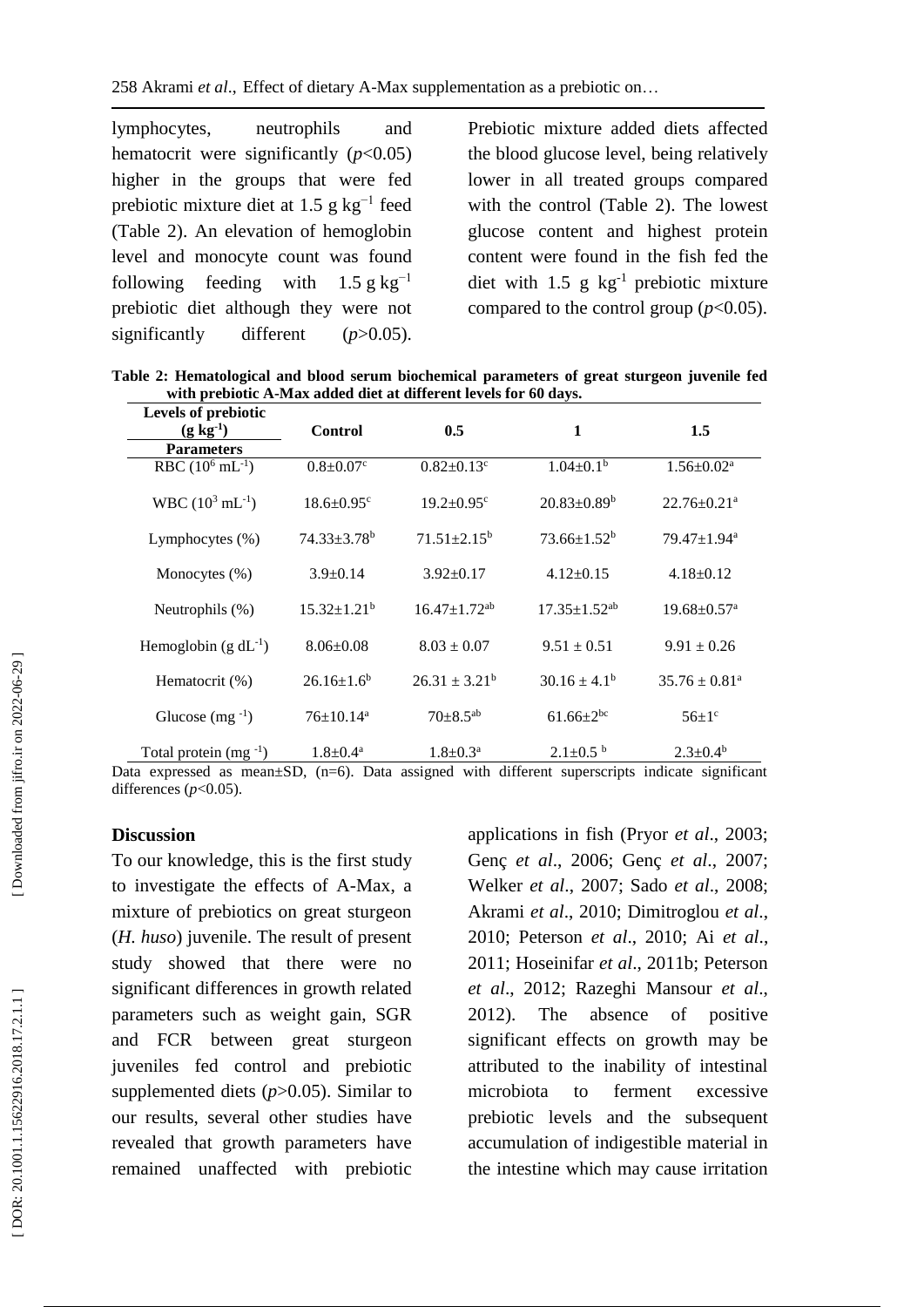to the gut (Hoseinifar *et al*., 2011b; Soleimani *et al*., 2012). Also Ye *et al*. (2011) explained that considerable variation in growth, feed utilization and health benefits with the dietary use of prebiotics and/or probiotics is likely dependent on fish species, feeding duration, fish nutritional/physiological status, ambient culturing conditions and supplementation level as well as the type of pre - and probiotics. Growth enhancement as a result of prebiotic administration has been reported in several previous studies on a variety of fish species fed dietary prebiotics (Li and Gatlin, 2004 ; Li *et al*., 2005a; Mahious *et al*., 2006 ; Staykov *et al*., 2007 ; Torrecillas *et al*., 2007 ; Yilmaz *et al*., 2007 ; Grisdale -Helland *et al*., 2008 ; Gultepe *et al*., 2010; Ye *et al*., 2011; Gultepe *et al*., 2012 ; Soleimani *et al*., 2012; Akrami *et al*., 2013). Unlike this study, Akrami *et al*. (2015) found that there was a significant improvement in the weight gain and feed conversion ratio in rainbow trout treated with 1.5 g  $kg^{-1}$  A-Max.

 At the end of the feeding trial, haematological parameters such as erythrocyte (RBC), leucococytes (WBC), lymphocytes, neutrophils and haematocrit were improved by the inclusion of 1.5 g  $kg^{-1}$  dietary prebiotic. Similar to these results, Andrews *et al*. (2009) observed a significant improvement in WBC, RBC and Hb, in rohu (*Labeo rohita*) fed on the MOS supplemented diet in comparison with those fed on the control diet. On the contrary, Welker *et al*. (2007) reported that RBC, WBC, Hct, Hb and plasma protein levels were not affected in Channel catfish (*Ictalurus punctatus*) fed 0.2% mannan oligosaccharide. Sado *et al*. (2008) and Gultepe *et al*. (2012) showed that dietary MOS had no significant effect on hematological parameters of Nile tilapia (*Orechromis niloticus*) and Gilthead Seabream (*Sparus auratus*) respectively. Also Hoseinifar *et al*. (2011b) and Razeghi Mansour *et al*. (2012) explained that supplementation with fructooloigosaccharide and mannan oligosaccharide had no effects on hematological parameters of giant sturgeon (*H. huso*) juvenile. Stress responses by the fish as a result of daily feeding on b -glucan may increase RBC, WBC, Hct and Hb of the blood. Ebrahimi *et al*. (2012) also reported increased WBC counts in common carp (*Cyprinus carpio*) after feeding on Immunogen prebiotic which is a mixture of mannan oligosaccharide and β-glucans. The observed increases in the leucocyte and total protein appear to be signs of enhanced health status of the prebiotic -fed fish.

 In the present study, the lowest glucose content and highest protein content were found in the fish fed diet 1.5 g kg -1 prebiotic mixture compared to the control group (*p*<0.05). Andrews *et al*. (2009) showed a significant improvement in serum protein in *L. rohita* fed on the MOS supplemented diet in comparison with those fed on the control diet. On the contrary, Welker *et al*. (2007) and Sado *et al*. (2008) reported that plasma protein levels was not affected in Channel catfish and tilapia fed mannan oligosaccharide (MOS), respectively. Also, Hoseinifar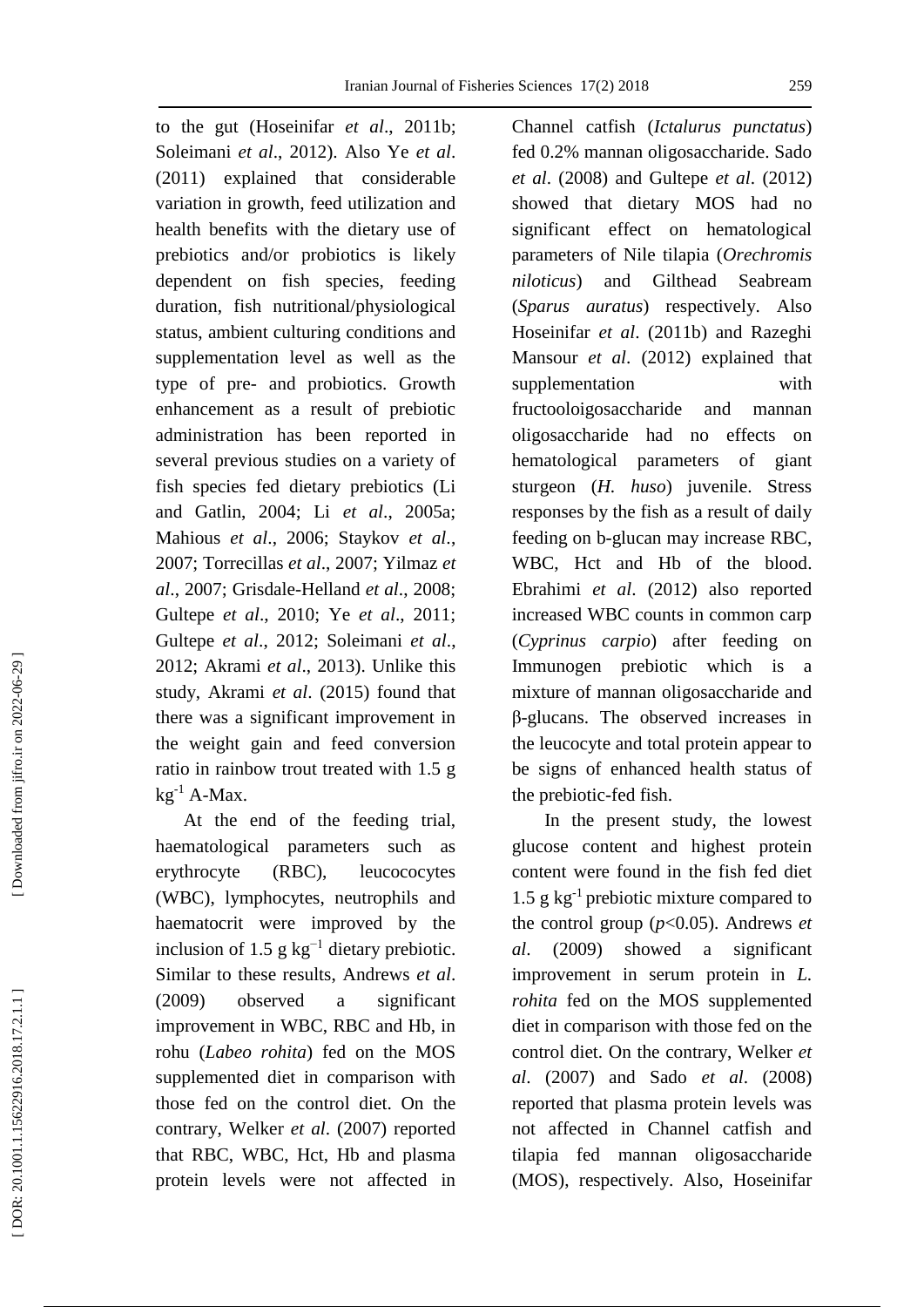*et al*. (2011a) observed that glucose and total protein levels were not affected in beluga fed FOS. Subsequently, Akrami *et al*. (2015) studied the effects of dietary intake of prebiotic mixture (A - Max) in rainbow trout, and they observed that this supplement cannot significantly affect serum total protein, albumin, and glucose levels.

 Stimulation of the immune response of fish through dietary supplements is of high interest for commercial aquaculture (Soleimani *et al*., 2012). The innate immune system is very important in this regard because aquatic animals are continually vulnerable to numerous opportunistic pathogens and this part of immune response provides the first line of defense for the host (Magnadóttir, 2006). The result of the present research showed that lysozyme activity increased significantly in the group treated with  $1.5$  g kg<sup>-1</sup> prebiotic (*p*<0.05). Similar to these results, Soleimani *et al*. (2012) observed a significant improvement in serum lysozyme activity and serum alternative complement activity (ACH50) in Caspian roach (*Rutilus rutilus*) fry fed on the FOS -supplemented diet in comparison with those fed on the control diet. In another research, serum lysozyme activity enhanced significantly in stellate sturgeon (*A. stellatus*) juveniles fed on the diet supplemented with 1% fructooligosaccharide compared with other groups (Akrami *et al*., 2013) . Similarly, application of FOS as prebiotic was found to enhance the lysozyme activity of Nile tilapia (*O. niloticus*) (He *et al* ., 2003), Red drum

(*Sciaenops ocellatus* ) (Zhou *et al*., 2010) and Japanese flounder (*Paralichthys olivaceus*) (Ye *et al*., 2011). In contrast to these results, no significant effects were observed on serum lysozyme activity of Atlantic salmon (*Salmo salar*) and Siberian sturgeon (*Acipenser baerii*) fed on FOS and arabinoxylan -oligosaccharides compared with the control diet, respectively (Grisdale -Helland *et al*., 2008; Geraylou *et al*., 2012). This contradictory result may be attributable to the low dosage (Soleimani *et al*., 2012), degree of polymerization (Geraylou *et al*., 2012), different duration of prebiotic administration, life stage and/or different fish species (Geraylou *et al*., 2012; Soleimani *et al*., 2012).

 In the current study, respiratory burst activity, total immunoglobulin and alternative complement activity increased significantly in the great sturgeon juveniles with  $1.5$  g  $\text{kg}^{-1}$ prebiotic compared with control group (*p*<0.05). Similarly, Geraylou *et al*. (2012) and Akrami *et al*. (2013) showed a significant improvement in alternative complement activity (ACH50) in Siberian sturgeon and stellate sturgeon fed on the arabinoxylan -oligosaccharides and MOS supplemented diet in comparison with those fed on the control diet, respectively. Additionally, Soleimani *et al*. (2012) observed a significant improvement in serum total immunoglobulin (Ig) levels in Caspian roach (*R. rutilus*) fry fed on the FOS supplemented diet. On the contrary, no significant differences in respiratory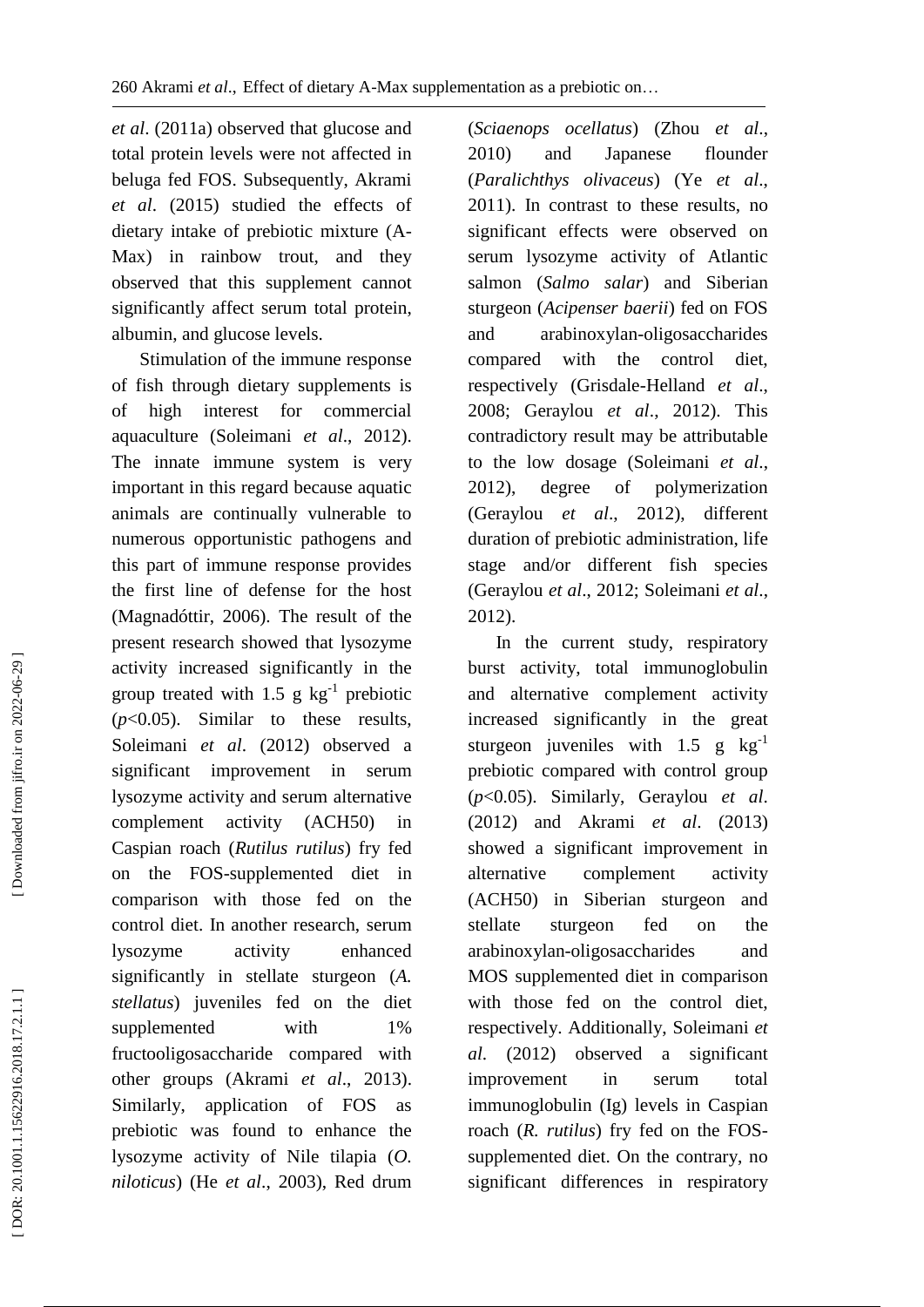burst activity were observed for the Siberian sturgeon (*A. baerii*) fed arabinoxylan -oligosaccharides

(Geraylou *et al*., 2012) and stellate sturgeon (*A. stellatus*) fed with FOS (Akrami *et al*., 2013).

In conclusion, the result indicated that prebiotic mixture (A -Max) at the level of 1.5 g  $kg^{-1}$  in the diet of great sturgeon juvenile improved growth performance, immune response and some blood parameters of great sturgeon juvenile and it is appropriate for supplementation in the diet of cultured great sturgeon juveniles.

#### **References**

- **Ai, Q., Mai, K., Tan, B., Xu, W., Duan, Q., Ma, H. and Zhang, L., 2006.** Replacement of fish meal by meat and bone meal in diets for large Yellow croaker (*Pseudosciaena crocea*). *Aquaculture*, 260, 255 -263.
- **Ai, Q., Xu, H., Mai, K., Xu, W., Wang, J. and Zhang, W., 2011.**  Effects of dietary supplementation of *Bacillus subtilis* and fructooligosaccharide on growth performance, survival, non -specific immune response and disease resistance of juvenile large yellow croaker, *Larimichthys crocea*. *Aquaculture*, 317, 155 -161.
- **Akrami, R., Hajimoradloo, A., Matinfar, A. and Abedian Kinari, A., 2009.** Effect of dietary prebiotic inulin on growth performance, intestinal microflora, body composition and hematological parameters of juvenile beluga, *Huso huso* (Linnaeus, 1758). *Journal of*

*World Aquaculture Society*, 40, 771 - 779.

- **Akrami, R., Karimabadi, A., Mohammadzadeh, H. and Ahmadifar, E., 2010.** Effect of dietary mannan oligosaccharide on growth performance, survival, body composition and salinity stress resistance in Kutum (*Rutilus frisii kutum*) fry stage. *Journal of Marine Science and Technology Research*, 8, 47 -57.
- **Akrami, R., Iri, Y., Khoshbavar Rostami, H. and Razeghi Mansour, M., 2013.** Effect of dietary supplementation of fructooligosaccharide (FOS) on growth performance, survival, lactobacillus bacterial population and hemato -immunological parameters of stellate sturgeon (*Acipenser stellatus*) juvenile. *Fish & Shellfish Immunology*, 35, 1235 - 1239.
- **Akrami, R., Razeghi Mansour, M., Chitsaz, H., Ghasempour Alamdar, O. and Amani Denji, K.,**  2015. Prebiotic (A-Max) and growth of juvenile rainbow trout (*Oncorhynchus mykiss*). *Journal of Applied Aquaculture*, 27, 61 -71.
- **Andrews, S. R., Sahu, N. P., Pal, A. K. and Kumar, S., 2009.** Haematological modulation and growth of *Labeo rohita* fingerlings: effect of dietary mannan oligosaccharide, yeast extract, protein hydrolysate and chlorella. *Aquaculture Research*, 41, 61 -69.
- **AOAC, (Association of Official Analytical Chemists) 2005.** Official methods of analysis. 18th ed. MD.,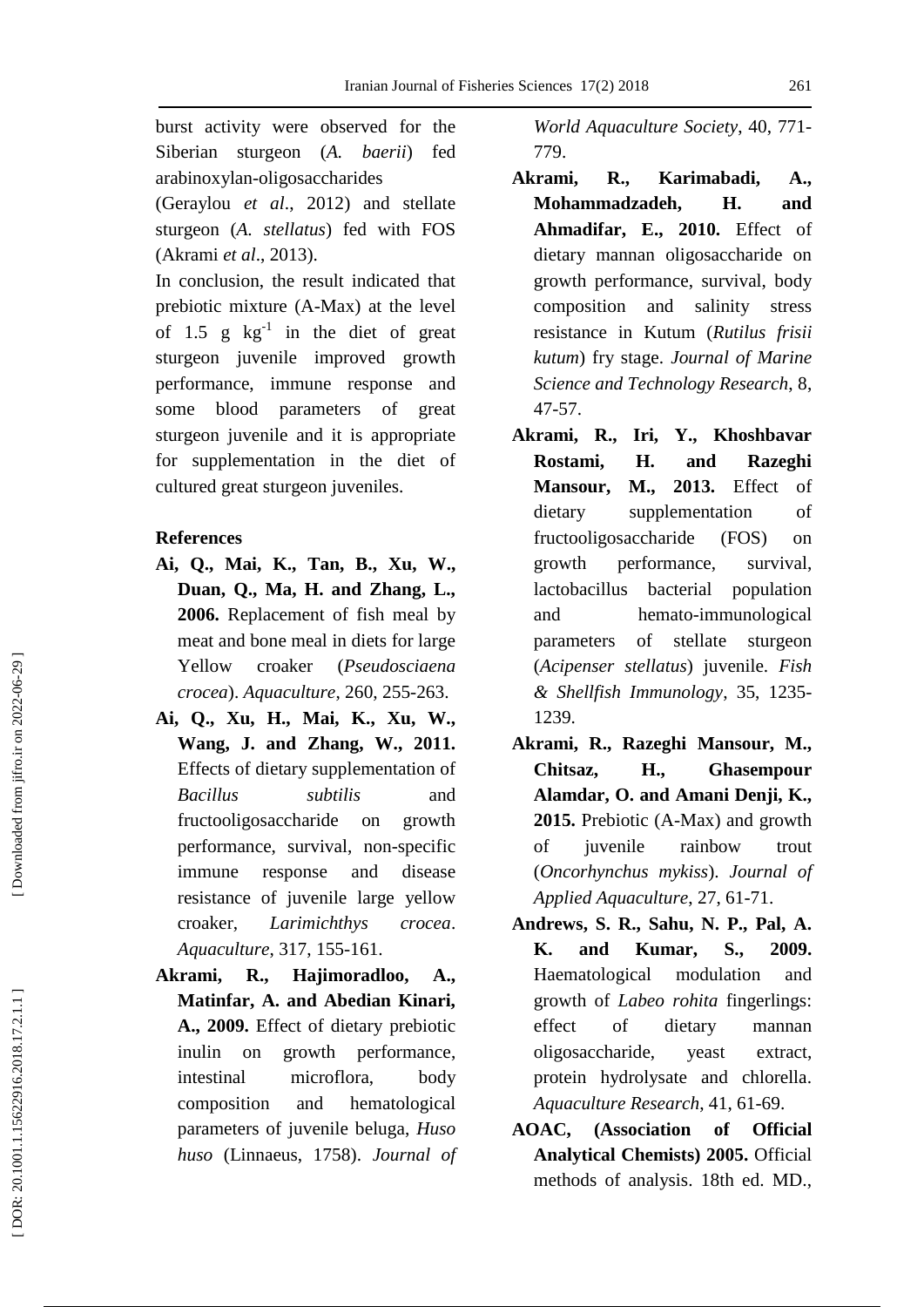Gaithersburg, USA: Association of Official Analytical Chemists.

- **Asadi, F., Hallajian, A., Asadian, P., Shahriari, A. and Pourkabir, M., 2009.** Serum lipid, free fatty acid, and proteins in juvenile sturgeons: *Acipenser persicus* and *Acipenser stellatus*. *Comparative Clinical Pathology*, 18, 287 -289.
- **Blaxhall, P.C. and Daisley, K.W., 1973.** Routine hematological methods for use with fish blood. *Journal of Fish Biology*, 5, 771 -781.
- **Boesen, H.T., Larsen, M.H., Larsen, L.H. and Ellis, A.E., 2001.** In vitro interactions between rainbow trout (*Oncorhynchus mykiss*) macrophages and Vibrio anguillarum serogroup O2a. *Fish & Shellfish Immunology*, 11, 415 -431.
- **Cerezuela, R., Cuesta, A., Meseguer, J. and Esteban, M.A., 2008.** Effects of inulin on gilthead seabream (*Sparus aurata* L.) innate immune parameters. *Fish & Shellfish Immunology*, 24, 663 –668.
- **Cho, S.H. and Lee, S.M., 2012.** Onion Powder in the Diet of the Olive Flounder, *Paralichthys olivaceus*: Effects on the Growth, Body Composition, and Lysozyme Activity. *Journal of World Aquaculture Society*, 43, 30 –38.
- **Dimitroglou, A., Merrifield, D.L., Spring, P., Sweetman, J., Moate, R. and Davies, S.J., 2010.** Effects of mannan oligosaccharide (MOS) supplementation on growth performance, feed utilisation, intestinal histology and gut microbiota of gilthead sea bream

(*Sparus aurata*). *Aquaculture*, 300, 182 –188.

- **Dorafshan, S., Kalbassi, M.R., Pourkazemi, M., Mojazi Amiri, B. and Soltan Karimi, S., 2008.** Effects of triploidy on the Caspian salmon (*Salmo trutta caspius*) haematology. *Fish Physiology and Biochemistry*, 34, 195 –200 .
- **Ebrahimi, Gh., Ouraji, H., Khalesi, M.K., Sudagar, M., Barari, A., Zarei Dangesaraki, M. and Jani Khalili, K.H., 2012.** Effects of a prebiotic, Immunogen ®, on feed utilization, body composition, immunity and resistance to *Aeromonas hydrophila* infection in the common carp *Cyprinus carpio* (Linnaeus) fingerlings. *Journal of Animal Physiology and Animal Nutrition*, 96, 591 –599.
- **Ellis, A.E., 1990.** Lysozyme assays. In: Stolen , J . S ., Fletcher , T . C ., Anderson, D.P., Kaattari, S.L. and Rowley , A . F ., editors. Techniques in fish immunology. Poland: SOS Publications. pp.101-103.
- **Genç, M.A., Yilmaz, E. and Genç, E., 2006.** Yeme eklenen mannan oligosakkarit'in karabalıkların (*Clarias gariepinus* (Burchell, 1822)) gelişimine, barsak ve karaciğer histolojisine etkileri. *Journal of Fish Aquatic Science*, 23, 37 –41.
- **Genç, M.A., Yilmaz, E., Genç, E. and Aktas, M., 2007.** Effect of dietary mannanoligosaccharid on growth, body composition and intestine and liver histology of the hybrid tilapia (*Oreochromis niloticus × O.aureus*).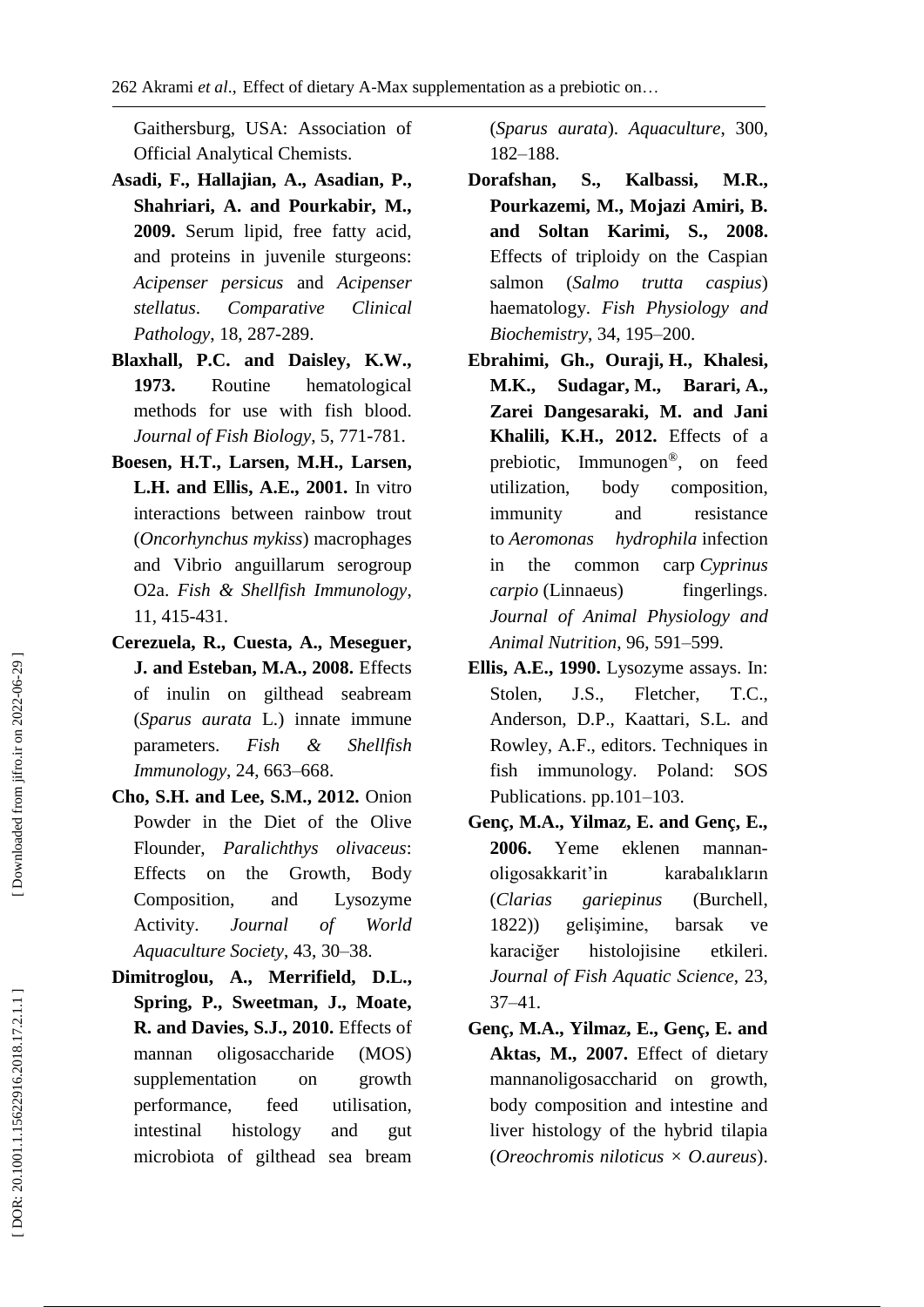*Israeal Journal of Aquaculture - Bamidgeh*, 59, 10 –16.

- **Geraylou, Z., Souffreau, C., Rurangwa, E., D'Hondt, S., Callewaert, L., Courtin, C.M., Delcour, J.A., Buyse, J. and Ollevier, F., 2012.** Effects of arabinoxylan -oligosaccharides (AXOS) on juvenile Siberian sturgeon (*Acipenser baerii*) performance, immune responses and gastrointestinal microbial community. *Fish & Shellfish Immunology*, 32, 718 –724.
- **Gibson, G.R., 2004.** Fibre and effects on probiotics (the prebiotic concept). *Clinical Nutrition Supplements*, 1, 25 –31.
- **Gibson, G.R. and Roberfroid, M.B., 1995.** Dietary modulation of the human colonic microbiota: introducing the concept of prebiotics. *Journal of Nutrition*, 125, 1401 –1412.
- **Grisdale -Helland, B., Helland, S.J. and Gatlin, D.M., 2008.** The effect of dietary supplementation with mannanoligosacchare,

fructooligosaccharide or galactooligosaccharide on the growth Atlantic salmon (*Salmo salar*). *Aquaculture ,* 283, 163 –167.

- **Gultepe, N., Salnur, S., Hossu, B. and Hisar, O., 2010.** Dietary supplementation with mannanoligosaccharides (MOS) from Bio -Mos enhances growth parameters and digestive capacity of gilthead sea bream (*Sparus aurata*). *Aquaculture Nutrition*, 17, 482 –487
- **Gultepe, N., Hisar, O., Salnur, S., Hossu, B., Tansel Tanrikul, T. and**

**Aydm, S., 2012.** Preliminary assessment of dietary mannanoligosaccharides on growth performance and health status of gilthead seabream *Sparus auratus*. *Journal of Aquatic Animal Health*, 24, 37 –42 .

- **He, S., Xu, G., Wu, Y., Weng, H. and Xie, H., 2003.** Effects of IMO and FOS on the growth performance and non -specific immunity in hybrid tilapia. *Chinese Feed*, 23, 14 –15 (In Chinese).
- **Hevroy, E.M., Espe, M., Waagbo, R., Sandness, K., Rund, M. and Hemer, G.I., 2005.** Nutrition utilization in Atlantic salmon (*Salmo salar*) fed increased level of fish protein hydrolysate during a period of fast growth. *Aquaculture Nutrition* , 11, 301 –313
- **Hoseinifar, S.H., Mirvaghefi, A., Merrifield, D.L., Mojazi Amiri, B., Yelghi, S. , Darvish , and Bastami, K., 2011a.** The study of some haematological and serum biochemical parameters of juvenile beluga (*Huso huso*) fed oligofructose. *Fish Physiology and Biochemistry*, 37, 91 –96
- **Hoseinifar, S.H., Mirvaghefi, A., Mojazi Amiri, B., Rostami, H.K. and Merrifield, D.L., 2011b.** The effects of oligofructose on growth performance, survival and autochthonous intestinal microbiota of beluga (*Huso huso*) juveniles. *Aquaculture Nutrition*, 17, 498 –504
- **Ibrahem, M.D., Fathi, M., Mesalhy, S. and AbdEl -Aty, A.M., 2010.** Effect of dietary supplementation of inulin and vitamin C on the growth,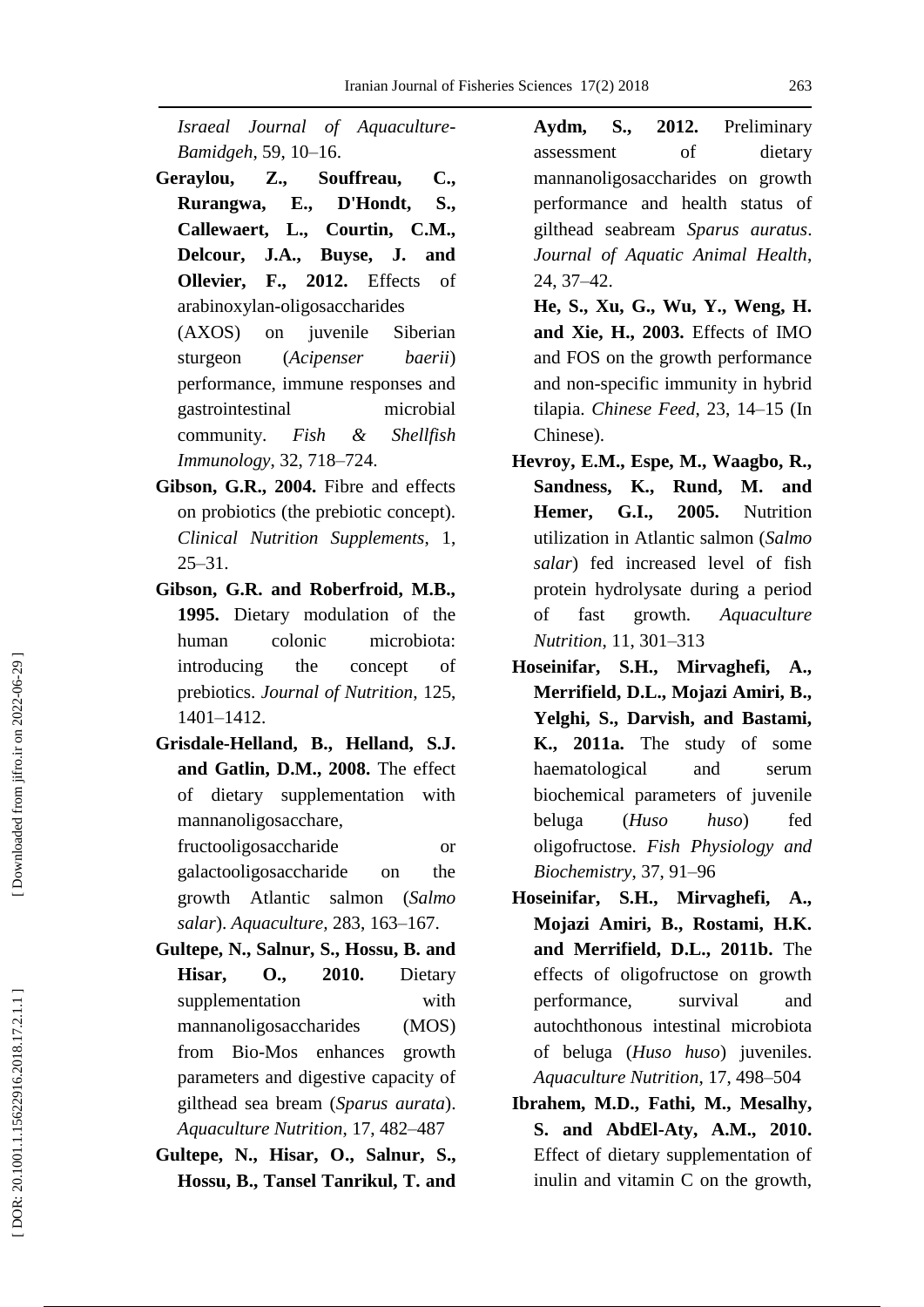hematology, innate immunity, and resistance of Nile tilapia (*Oreochromis niloticus*). *Fish & Shellfish Immunology*, 29, 241 –246

- **Li, P. and Gatlin, D.M., 2004.** Dietary brewers yeast and the prebiotic Grobiotic AE influence growth performance, immune responses and resistance of hybrid striped bass (*Morone chrysops × M. saxatilis*) to Streptococcus iniae infection. *Aquaculture*, 231, 445 –456
- **Li, P., Burr, G.S., Goff, J., Whiteman, K.W., Davis, K.B., Vega, R.R., Neill, W.H. and Gatlin, D.M., 2005a.** A preliminary study on the effects of dietary supplementation of brewers yeast and nucleotides, singularly or in combi nation, on juvenile red drum *Sciaenops ocellatus* . *Aquaculture Research*, 36, 1120 –1127
- **Li, P., Delbert, M. and Gatlin III, D.M., 2005 <sup>b</sup>.** Evaluation of the prebiotic GroBioticTMAE and brewers yeast as dietary supplements for sub -adult hybrid striped bass *Morone chrysops times M.saxatilis* challenged in situ with *Mycobacterium marinum*. *Aquaculture*, 248, 197 –205
- **Magnadóttir, B., 2006.** Innate immunity of fish (overview). *Fish & Shellfish Immunology*, 20, 137 –51.
- **Mahious, A.S., Gatesoupe, F.J., Hervi, M., Metailler, R. and Ollevier, F., 2006.** Effect of dietary inulin and oligosaccharides as prebiotics for weaning turbot, Psetta maxima. *Aquaculture International*, 14, 219 –229
- **Mohseni, M., Pourkazemi, M., Bahmani, M., Falahatkar, B., Pourali, H.R. and Salehpour, M., 2006.** Effects of feeding rate and frequency on growth performance of yearling great sturgeon, *Huso huso*. *Journal of Applied Ichthyology*, 22, 278 –82
- **Peterson, B.C., Bramble, T.C. and Manning, B.B., 2010.** Effects of Bio-Mos $\hat{A} \otimes$  on growth and survival of channel catfish challenged with *Edwardsiella ictaluri*. *Journal of World Aquaculture Society*, 41, 149 – 155
- **Peterson, B.C., Booth, N.J., Barrows, F.T. and Manning, B.B., 2012.**  Improved survival in channel catfish fed mannanoligosaccharides in an extruded diet. *Journal of Animal Science*, 2, 57 –61
- **Pourkazemi, M., 1997.** Reviewing the status of the Caspian Sea sturgeon and how to protection its reserves. *Iranian Journal of Fisheries Science*, 6, 13 – 22 .
- **Pryor, G.S., Royes, J.B., Chapman, F.A. and Miles, R.D., 2003.**  Mannan oligosaccharides in fish nutrition: Effects of dietary supplementation on growth and gastrointestinal villi structure in gulf of Mexico sturgeon. *North American Journal of Aquaculture*, 65, 106 –111
- **Razeghi Mansour, M., Akrami, R., Ghobadi, S. H., Amani Denji, K., Ezatrahimi, N. and Gharaei, A., 2012.** Effect of dietary mannan oligosaccharide (MOS) on growth performance, survival, body composition, and some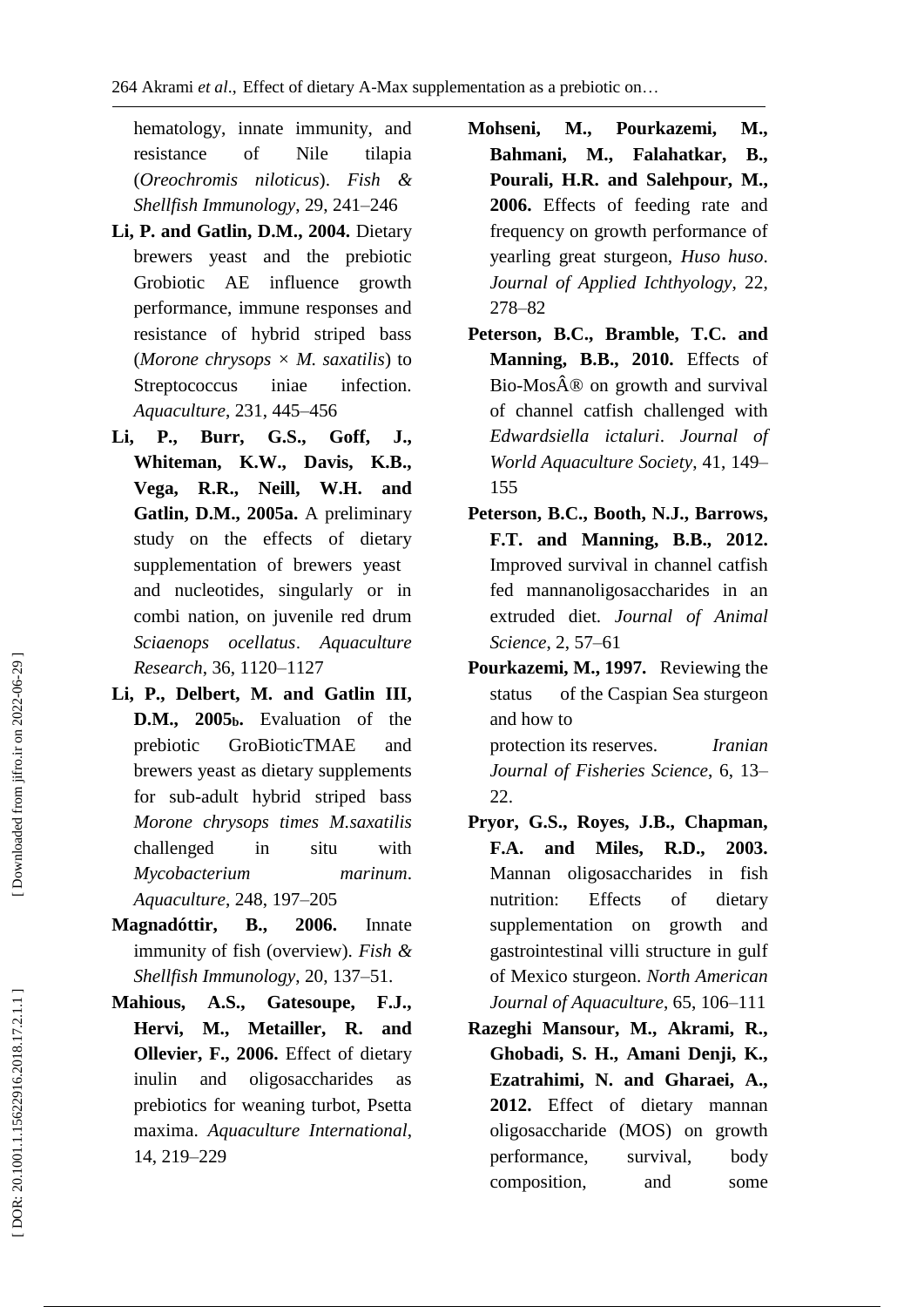hematological parameters in giant sturgeon juvenile (*Huso huso* Linnaeus, 1754). *Fish Physiology and Biochemistry*, 38, 829 –835

- **Sado, R.J., Bicudo, A.J.D.A. and Cyrno, J.P.E., 2008.** Feeding dietary mannan oligosaccharid to juvenile nile tilapia (*Oreochromis niloticus*), has no effect on hematological parameters and showed decreased feed consumption . *Journal of World Aquaculture Society*, 39, 821 –826
- **Safarpour Amlashi, A., Falahatkar, B., Sattari, M. and Tolouei Gilani, M.H., 2011.** Effect of dietary vitamin E on growth, muscle composition, hematological and immunological parameters of sub yearling beluga *Huso huso* L. *Fish & Shellfish Immunology*, 30, 807 –814
- **Sang, H.M., Trung Ky, L. and Fotedar, R., 2009.** Dietary supplementation of mannan oligosaccharide improves the immune responses and survival of marron, *Cherax tenuimanus* (Smith, 1912) when challenged with different stressors. *Fish & Shellfish Immunology*, 27, 341 –348
- **Secombes, C.J., 1990.** Isolation of salmonid macrophages and analysis of their killing activity. In: Stolen , J.S., Fletcher, T.C., Anderson, D.P., Roberson, B.S., van Muiswinkel, W . B., (Eds.), Techniques in Fish Immunology. SOS Publication, FairHaven, NJ. pp. 137–154
- **Siwicki, A.K. and Anderson, D.P., 1993.** Nonspecific defense mechanisms assay in fish: II. potential killing activity of

neutrophils and macrophages, lysozyme activity in serum and organs and total immunoglobulin level in serum. Fish Disease Diagnosis and Prevention Methods. Olsztyn, Poland. pp. 105-112.

- **Soleimani, N., Hoseinifar, S.H., Merrifield, D.L., Barati, M. and Hassan Abadi, Z., 2012.** Dietary supplementation of fructooligosaccharide (FOS) improves the innate immune response, stress resistance, digestive enzyme activities and growth performance of Caspian roach (*Rutilus rutilus*) fry. *Fish & Shellfish Immunology*, 32, 316 –321
- **Staykov, Y., Spring, P., Denev, S. and Sweetman, J., 2007.** Effect of mannan oligosaccharide on the growth performance and immune status of rainbow trout (*Oncorhynchus mykiss*). *Aquaculture International*, 15, 153 –161
- **Ta'ati, R., Soltani, M., Bahmani, M. and Zamini, A.A., 2011.** Growth performance, carcass composition and immunophysiological indices in juvenile great sturgeon (*Huso huso*) fed on commercial prebiotic, Immunoster. *Iranian Journal of Fisheries Science*, 10, 324 –335
- **Tacon, A.G.J., 1990.** Standard methods for the nutrition and feeding of famed fish and shrimp. Argent Laboratories Press, Redmond. USA. 424P.
- **Torrecillas, S., Makol, A., Caballero, M.J., Montero, D., Robaina, L., Real, F., Sweetman, J., Tort, L. and Izquierdo, M.S., 2007.** Immune stimulation and improved infection